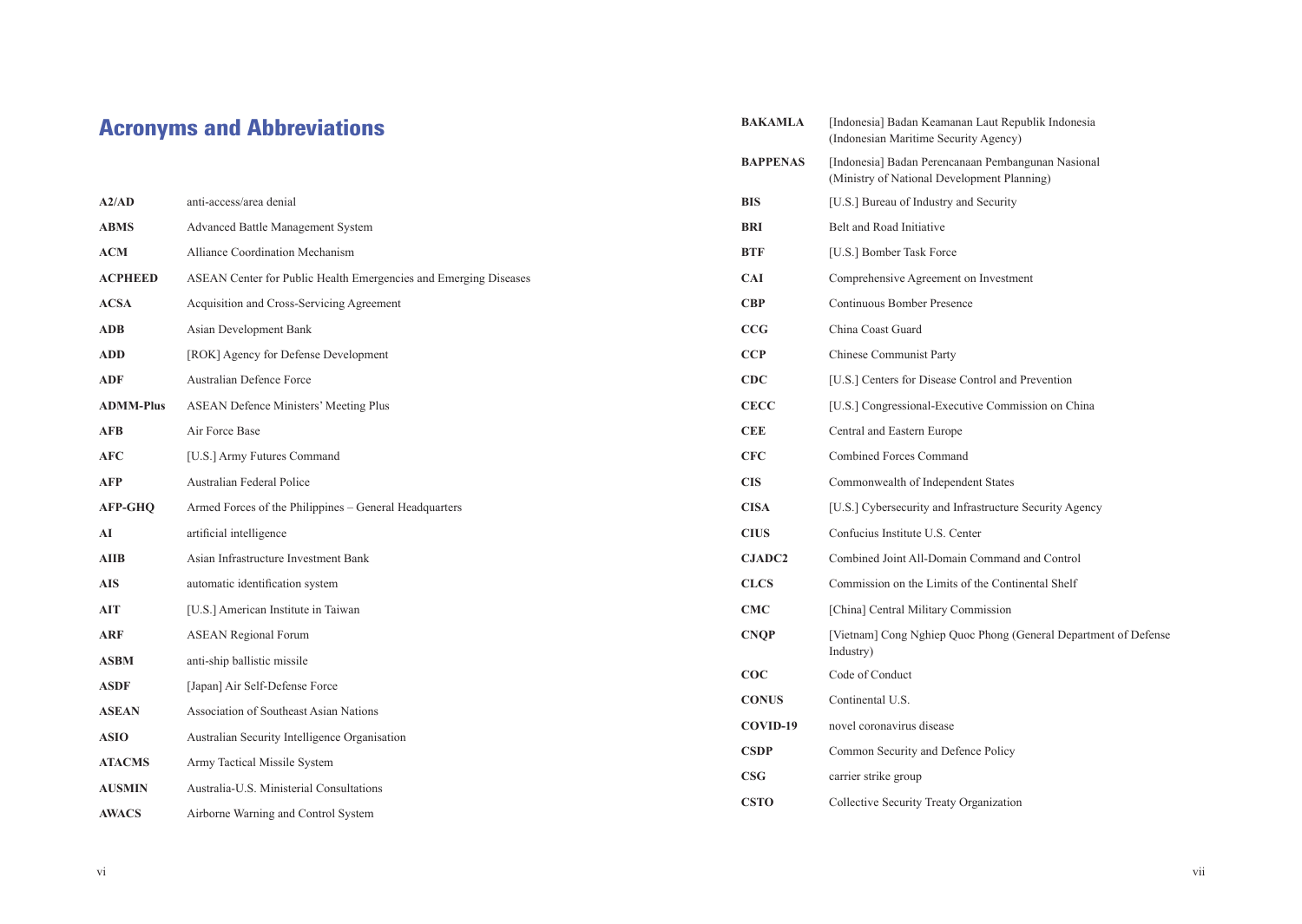| DFE                                                    | dynamic force employment                                              | <b>HR/VP</b>     | High Representative of the Union for Foreign Affairs and Security Policy. |
|--------------------------------------------------------|-----------------------------------------------------------------------|------------------|---------------------------------------------------------------------------|
| DMO                                                    | Distributed Maritime Operations                                       | <b>HVP</b>       | Vice President of the European Commission<br>hyper velocity projectile    |
| <b>DOC</b>                                             | Declaration on the Conduct                                            |                  |                                                                           |
| <b>DOD</b>                                             | [U.S.] Department of Defense                                          | IMF              | <b>International Monetary Fund</b>                                        |
| DPRK                                                   | Democratic People's Republic of Korea                                 | <b>INF</b>       | Intermediate-range Nuclear Forces                                         |
| DTT                                                    | Defense Trilateral Talks                                              | <b>IRF</b>       | Interim Readiness Frigate                                                 |
| E2DE                                                   | escalate to de-escalate                                               | <b>ISR</b>       | intelligence, surveillance, and reconnaissance                            |
| EABO                                                   | <b>Expeditionary Advanced Base Operations</b>                         | IUU              | illegal, unreported, and unregulated                                      |
| EAR                                                    | <b>Export Administration Regulations</b>                              | JADC2            | Joint All-Domain Command and Control                                      |
| EAS                                                    | East Asia Summit                                                      | <b>JADO</b>      | Joint All-Domain Operations                                               |
| EASR                                                   | East Asian Strategic Review                                           | <b>JSTARS</b>    | Joint Surveillance Target Attack Radar System                             |
| EEZ                                                    | exclusive economic zone                                               | <b>JWC</b>       | Joint Warfighting Concept                                                 |
| EMS                                                    | electromagnetic spectrum                                              | <b>KAMD</b>      | Korea Air and Missile Defense                                             |
| <b>ESDP</b>                                            | European Security and Defence Policy                                  | <b>KCNA</b>      | [DPRK] Korean Central News Agency                                         |
| EU                                                     | European Union                                                        | <b>KPA</b>       | [DPRK] Korean People's Army                                               |
| <b>EUGS</b>                                            | <b>EU Global Strategy</b>                                             | <b>LCS</b>       | littoral combat ship                                                      |
| FBI                                                    | [U.S.] Federal Bureau of Investigation                                | <b>LMC</b>       | Lancang-Mekong Cooperation                                                |
| <b>FCC</b>                                             | [U.S.] Futures and Concepts Center                                    | <b>LMS</b>       | littoral mission ship                                                     |
|                                                        |                                                                       | <b>LNG</b>       | liquefied natural gas                                                     |
| <b>FDI</b>                                             | foreign direct investment                                             | <b>LOCE</b>      | Littoral Operations in a Contested Environment                            |
| FOIP                                                   | Free and Open Indo-Pacific                                            | <b>LRASM</b>     | long-range anti-ship missile                                              |
| <b>FONOP</b>                                           | freedom of navigation operation                                       | <b>L-SAM</b>     | long-range surface-to-air missile                                         |
| FSB                                                    | [Russia] Federal'naia sluzhba bezopasnosti (Federal Security Service) | <b>LST</b>       | landing ship tank                                                         |
| FTA                                                    | Free Trade Agreement                                                  | MD               | Minister of Defense                                                       |
| <b>GDP</b>                                             | gross domestic product                                                | MDC <sub>2</sub> | Multi-Domain Command and Control                                          |
| <b>GSDF</b>                                            | [Japan] Ground Self-Defense Force                                     | <b>MDL</b>       | Military Demarcation Line                                                 |
| <b>GSOMIA</b>                                          | General Security of Military Information Agreement                    | <b>MDO</b>       | Multi-Domain Operations                                                   |
| <b>HA/DR</b>                                           | humanitarian assistance and disaster relief                           | <b>MDOC-F</b>    | [U.S.] Multidomain Operations Center - Forward                            |
| <b>HIMARS</b><br>High Mobility Artillery Rocket System |                                                                       |                  |                                                                           |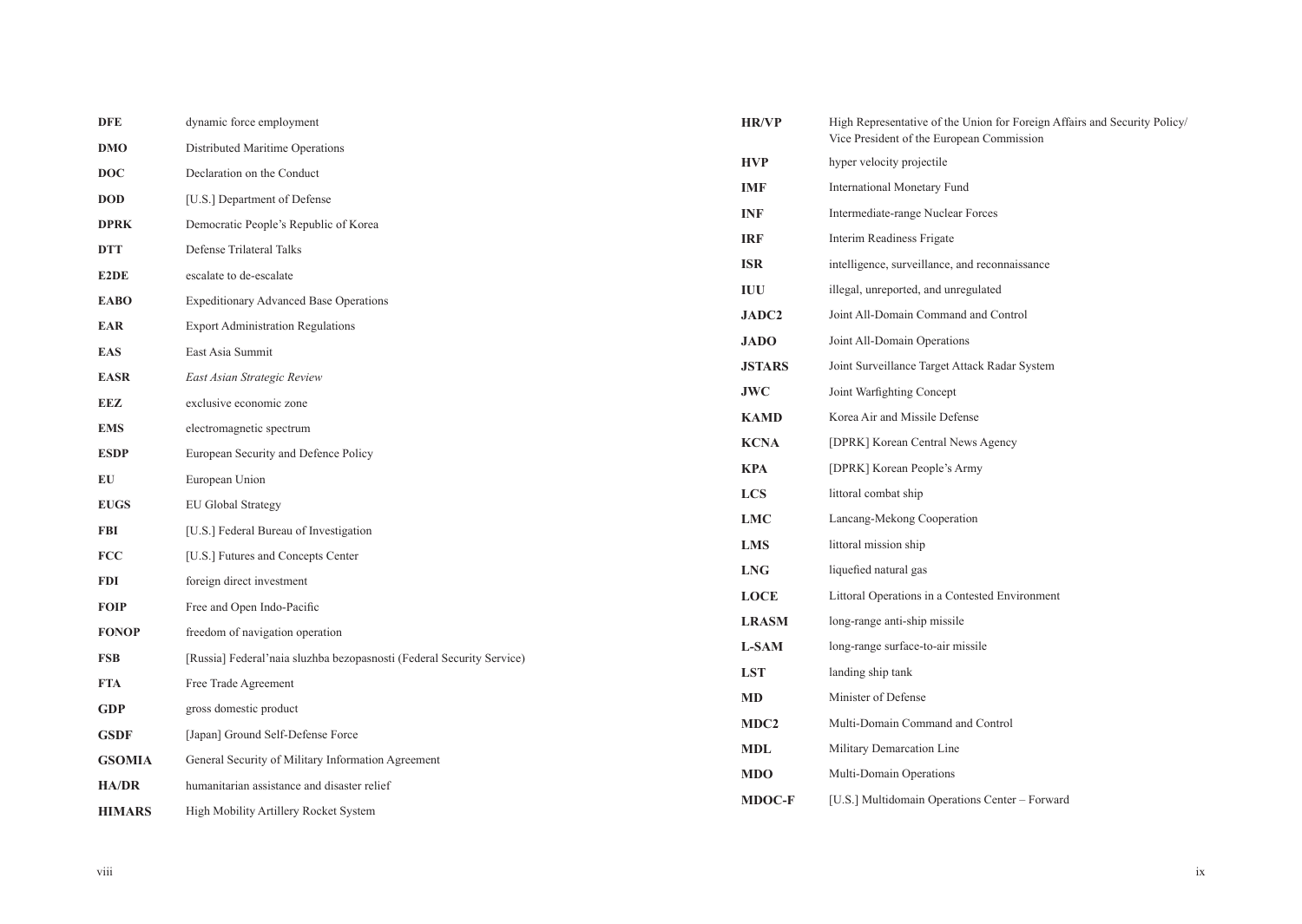| <b>MDT</b>       | Mutual Defense Treaty                                   | <b>OPCON</b>  | Operational Control                                                            |
|------------------|---------------------------------------------------------|---------------|--------------------------------------------------------------------------------|
| <b>MDTF</b>      | [U.S.] Multi-Domain Task Force                          | <b>OSCE</b>   | Organization for Security and Co-operation in Europe                           |
| <b>MEF</b>       | minimum essential forces                                | PC            | Project Convergence                                                            |
| <b>MERS</b>      | Middle East respiratory syndrome                        | <b>PCR</b>    | polymerase chain reaction                                                      |
| <b>MOD</b>       | [Japan] Ministry of Defense                             | <b>PESCO</b>  | Permanent Structured Cooperation                                               |
| MPA              | maritime patrol aircraft                                | PIF           | Pacific Islands Forum                                                          |
| <b>MRL</b>       | multiple rocket launcher                                | <b>PLA</b>    | [China] People's Liberation Army                                               |
| <b>MRO</b>       | maintenance, repair and overhaul                        | <b>PPE</b>    | personal protective equipment                                                  |
| MSDF             | [Japan] Maritime Self-Defense Force                     | <b>PRC</b>    | People's Republic of China                                                     |
| <b>MSI</b>       | Maritime Security Initiative                            | <b>PSBB</b>   | [Indonesia] Pembatasan Sosial Berskala Besar (large-scale social restrictions) |
| <b>MSSARS</b>    | multipurpose submarine search-and-rescue ship           | <b>QMV</b>    | Qualified Majority Voting                                                      |
| <b>NAS</b>       | Naval Air Squadron                                      | <b>RAFPMP</b> | [Philippines] Revised AFP Modernization Program                                |
| <b>NATO</b>      | North Atlantic Treaty Organization                      | <b>RAMSI</b>  | Regional Assistance Mission to Solomon Islands                                 |
| NBC              | nuclear, biological, and chemical                       | <b>RIMPAC</b> | Rim of the Pacific Exercise                                                    |
| <b>NCSC</b>      | [U.S.] National Counterintelligence and Security Center | <b>RINO</b>   | Republican in name only                                                        |
| <b>NDPG</b>      | [Japan] National Defense Program Guidelines             | <b>RMAF</b>   | Royal Malaysian Air Force                                                      |
| <b>NDS</b>       | [U.S.] National Defense Strategy                        | <b>RMN</b>    | Royal Malaysian Navy                                                           |
| <b>New START</b> | New Strategic Arms Reduction Treaty                     | <b>ROK</b>    | Republic of Korea                                                              |
| NHK-1            | Nike Hercules Korea-1                                   | <b>SAR</b>    | [China] Special Administrative Region                                          |
| <b>NIDS</b>      | [Japan] National Institute for Defense Studies          | <b>SAREX</b>  | Search and Rescue Exercise                                                     |
| $\bf NLL$        | Northern Limit Line                                     | <b>SARS</b>   | severe acute respiratory syndrome                                              |
| NPC              | [China] National People's Congress                      | <b>SCM</b>    | Security Consultative Meeting                                                  |
| NPT              | Treaty on the Non-Proliferation of Nuclear Weapons      | <b>SCO</b>    | Shanghai Cooperation Organization                                              |
| <b>NSC</b>       | National Security Council                               | <b>SDF</b>    | [Japan] Self-Defense Forces                                                    |
| NSM              | Naval Strike Missile                                    | <b>SIGMA</b>  | Ship Integrated Geometrical Modularity Approach                                |
| <b>NSS</b>       | [Japan] National Security Secretariat                   | <b>SLBM</b>   | submarine-launched ballistic missile                                           |
| <b>OAS</b>       | Organization of American States                         | $SM-3$        | Standard Missile-3                                                             |
| ODNI             | [U.S.] Office of the Director of National Intelligence  | <b>SMA</b>    | Special Measures Agreement                                                     |